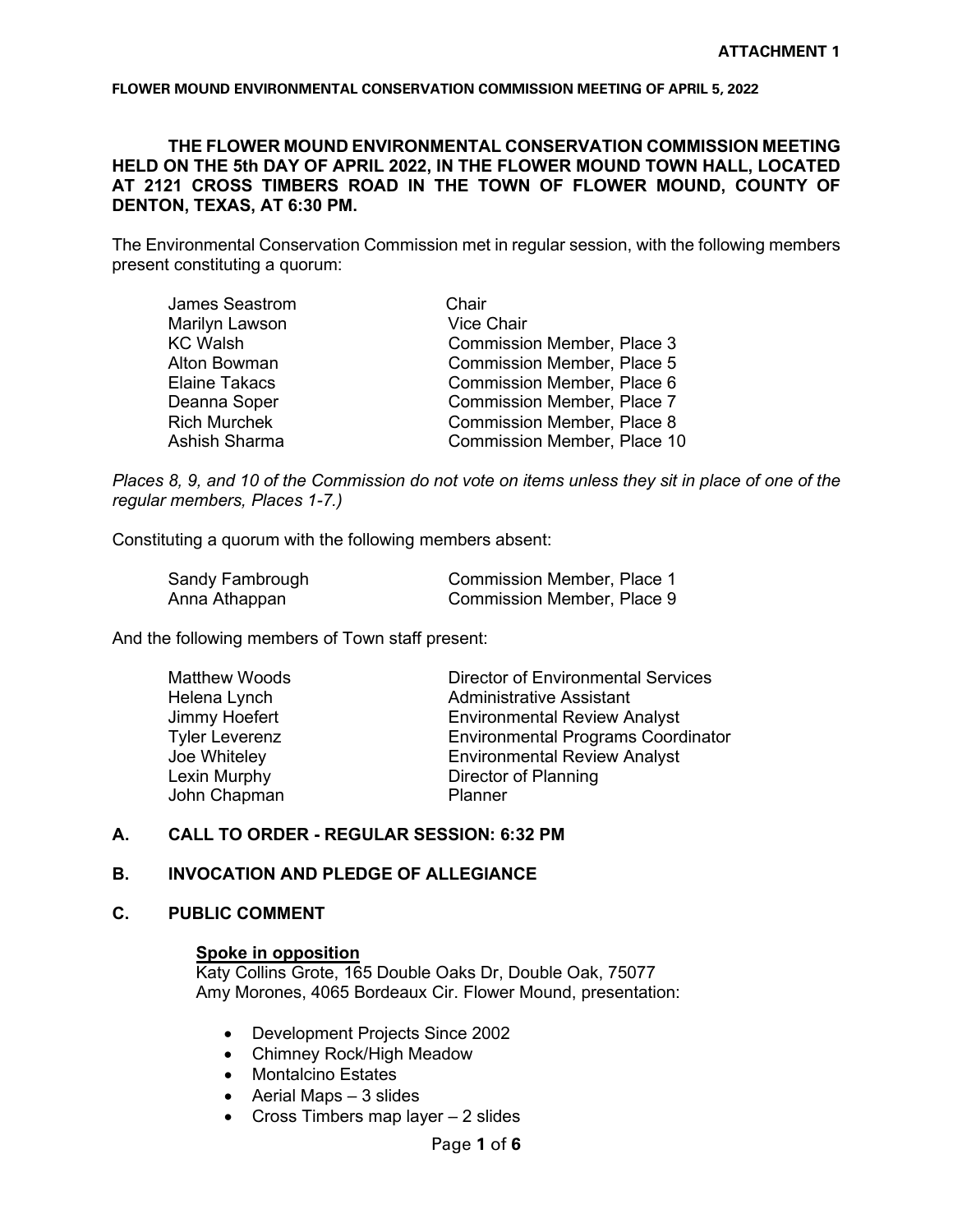- Flower Mound map
- Impacted Species Connie Schuenrade, 203 Colonial Ct, Double Oak 75077 Fred Vincent 3933 Bordeaux Cir, Flower Mound

## **Did not speak but in opposition**

Don Hanvey, 4071 Hwy 1171, Flower Mound

## **D. STAFF REPORT**

# **Update and status report related to environmental issues and events, regulatory activities, and projects.**

# **E. PRESENTATION**

Dr. Alexandra Ponette-González, Ph.D., Assistant Professor, Department of Geography, University of North Texas, Denton, Texas 76203 gave a presentation with the following items and answered questions:

- Black Carbon in an Urban Ecosystem
- Urban areas are a major source of carbon in the atmosphere
- Urban soot affects air, climate, and environment
- Black carbon emissions by region and source in 2000
- Trees are excellent 'air filters'
- Can trees serve as urban air filters?
- Sampling
- Measuring Organic Carbon and Black Carbon in Rainwater: Evaluation of Methods
- Tree canopies accumulate considerable amounts of soot
- Most soot accumulates on leaves in the fall
- Soot washes soot to the soil and falls to the ground on leaves
- Soot accumulates in the soil below trees
- Soot filtration is highly variable across space
- Where should we plant vegetation to "scrub" particle pollution from the air?
- Trees filter most soot where road density and traffic are high
- Soot in throughfall water is high during periods of extreme wind from the direction of major pollution sources
- Urban oak trees accumulate EC net accumulation on post oak/ live oak
- Take home messages

# **F. CONSENT AGENDA**

**1. Consider approval of minutes from the regular meeting of the Environmental Conservation Commission held on February 1, 2022.**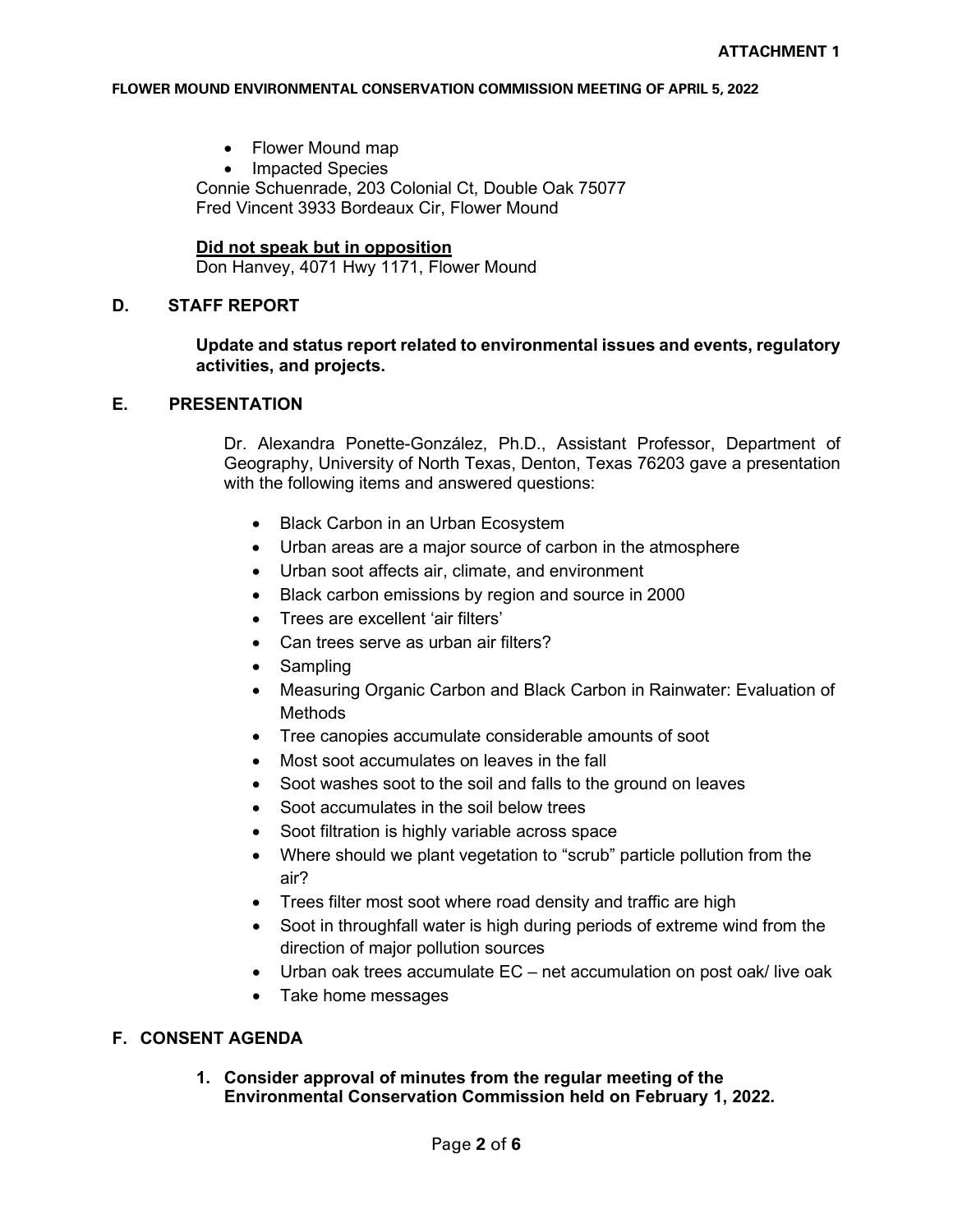## **Commission Deliberation**

Commission Member Takacs made a motion to approve the February 1, 2022, minutes as presented. Commission member Walsh seconded the motion.

# **VOTE ON THE MOTION**

**AYES: Walsh, Lawson, Bowman, Takacs, Soper, Murchek NAYS: None ABSTAIN: None**

**The motion passed with a vote of 6-0-0**

#### **G. REGULAR ITEM**

**2. Consider an application for a tree removal permit (TRP22-0002) for twentyeight (28) specimen trees on property proposed for development as Cummings Ranch residential development. The property is generally located north of Cross Timbers Road and west of Shiloh Road.**

## **Staff Presenter**

Jimmy Hoefert, Environmental Services Review Analyst, gave a presentation with the following items and answered questions:

- Cummings Ranch Tree Removal Permit Application
- Project Information
- General Location
- Detailed Location
- Specimen Tree Survey
- Motion/Recommendation

*Chair Seastrom opened item 3*

# **Applicant Presenter**

Jason Kilpatrick, with Ridinger Associates, 550 S. Edmunds Ln, Lewisville, TX, 75067 gave a presentation with the following items and answered questions:

- Cummings Ranch
- Arial Map of site 2 slides
- Site information
- Tree removal permit
- Tree survey
- Open space plan
- East area From Cross Timbers ROW
- Views from Red Rock
- Comments Questions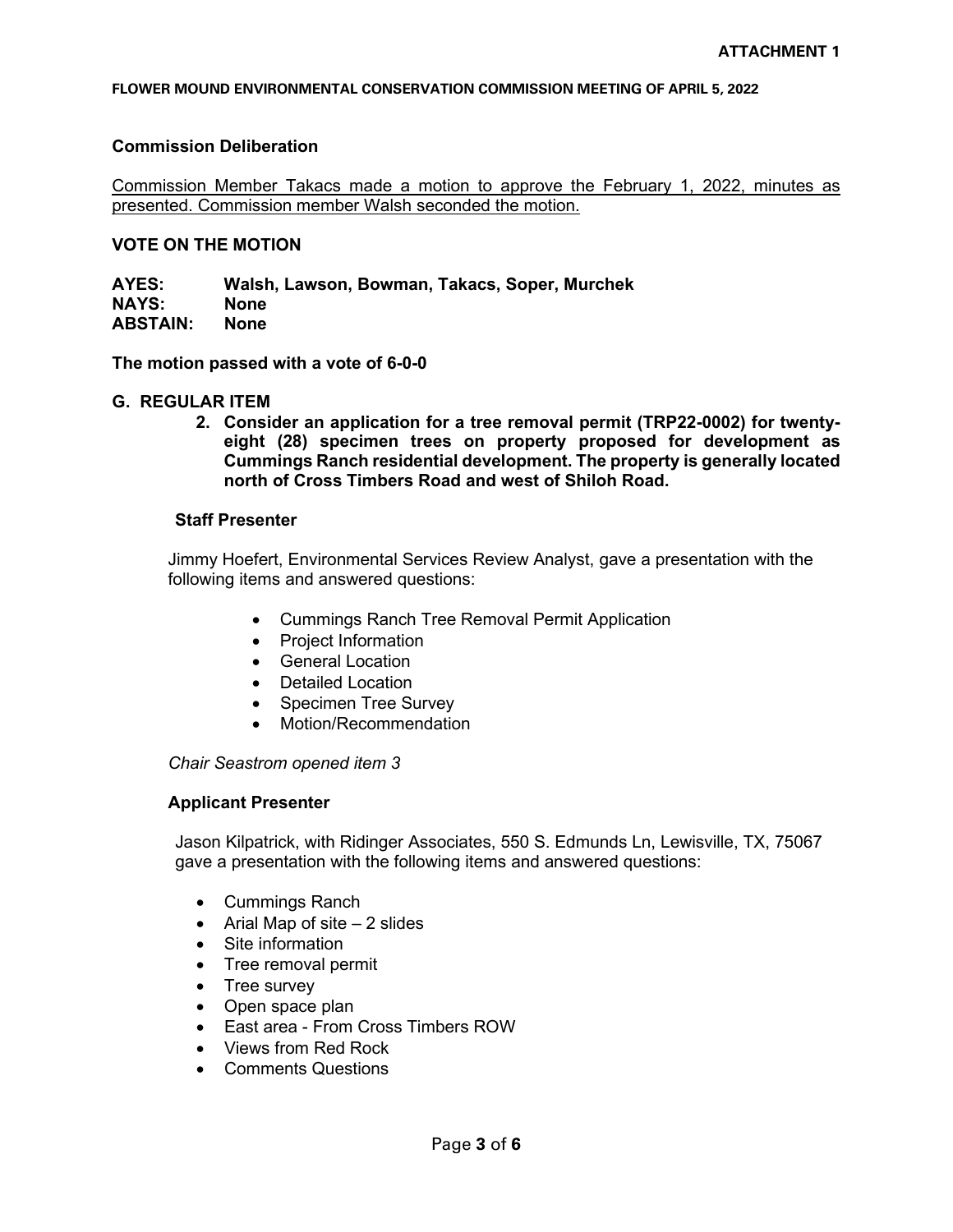## **Commission Deliberation**

*Chair Seastrom reordered the items for voting; item 3 was followed by item 2.* 

Commission Member Takacs made a motion to recommend denial of an application for a tree removal permit (TRP22-0002) for twenty-eight (28) specimen trees on property proposed for development as Cummings Ranch residential development. The property is generally located at the intersection of Cross Timbers Rd, Hawk Rd, Red Rock, and Shiloh Rd. Motion seconded by Commission Member Walsh.

# **VOTE ON THE MOTION**

**AYES: Walsh, Bowman, Takacs, Lawson, Soper, Murchek NAYS: None ABSTAIN: None The motion passed with a vote of 6-0-0**

> **3. Consider a recommendation to the Planning and Zoning Commission and Town Council of an Open Space Management Plan and Concept Plan for the proposed Cummings Ranch cluster development. The property is generally located north of Cross Timbers Road and west of Shiloh Road.**

#### **Staff Presenter**

Jimmy Hoefert, Environmental Services Review Analyst, gave a presentation with the following items and answered questions:

- Cluster development option
- Project Information
- Site Location
- $\bullet$  ESA Map  $-3$  slides
- Slope map
- Open space plan
- Concept plan
- Open Space Management Plan
- **Motion**
- Parks Board Park Land Dedication Proposal

#### **Applicant Presenter**

Jason Kilpatrick, with Ridinger Associates, 550 S. Edmunds Ln, Lewisville, TX, 75067 gave a presentation with the following items and answered questions:

• Concept open space plan

# **Commission Deliberation**

Commission Member Soper made a motion to recommend denial of the recommendation to the Planning and Zoning Commission and Town Council of an Open Space Management Plan and Concept Plan for the proposed Cummings Ranch cluster development. The property is generally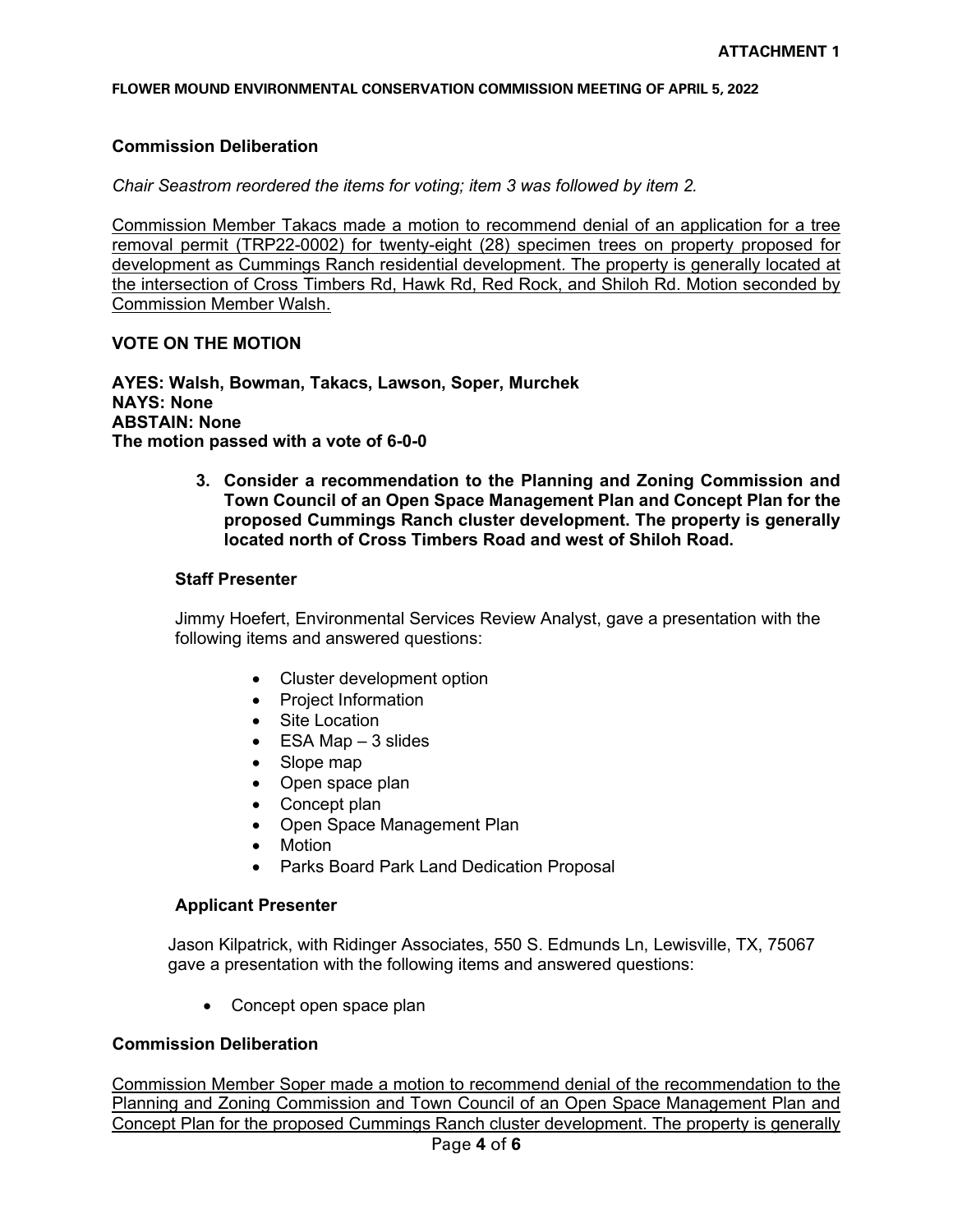located north of Cross Timbers Road and west of Shiloh Road and would like to see a future plan moving forward with increased areas of protection and possible restoration of some part of the open space and also consideration of the removal of the seven lots previously discussed Lots 1- 7, Block B. Motion seconded by Vice Chair Lawson.

## **VOTE ON THE MOTION**

**AYES: Soper, Lawson, Takacs, Bowman, Walsh NAYS: Murchek ABSTAIN: None The motion passed with a vote of 5-1-0**

## **H. ADJOURNMENT- REGULAR SESSION**

## **RECESS 8:47 pm**

## **I. CALL WORK SESSION TO ORDER 8:58 pm**

# **J. WORK SESSION ITEM**

1. Presentation and discussion on the Town's Cross Timbers Conservation Development District Cluster Development Survey.

## **Staff Presenter**

Lexin Murphy, Director of Planning Services, gave a presentation with the following items and answered questions:

- Cross Timbers Conservation Development District Work Session - ECC
- Recap
- Cross Timbers Conservation Development District Area Plan
- History of CTCDD
- Prior Public Outreach
- Town Correspondence
- Survey & Open Houses
- Purpose of the CTCDD
- Development Options 3 slides
- Conservation-type developments
- Land availability
- Broader Look Number of lots and open space
- Open space: What's Included?
- **Environmentally Sensitive Areas**
- Impacting Natural Features
- Financial Incentives
- **Incentives**
- Park Land Dedication
- Open Space Management Plan
- Questions?